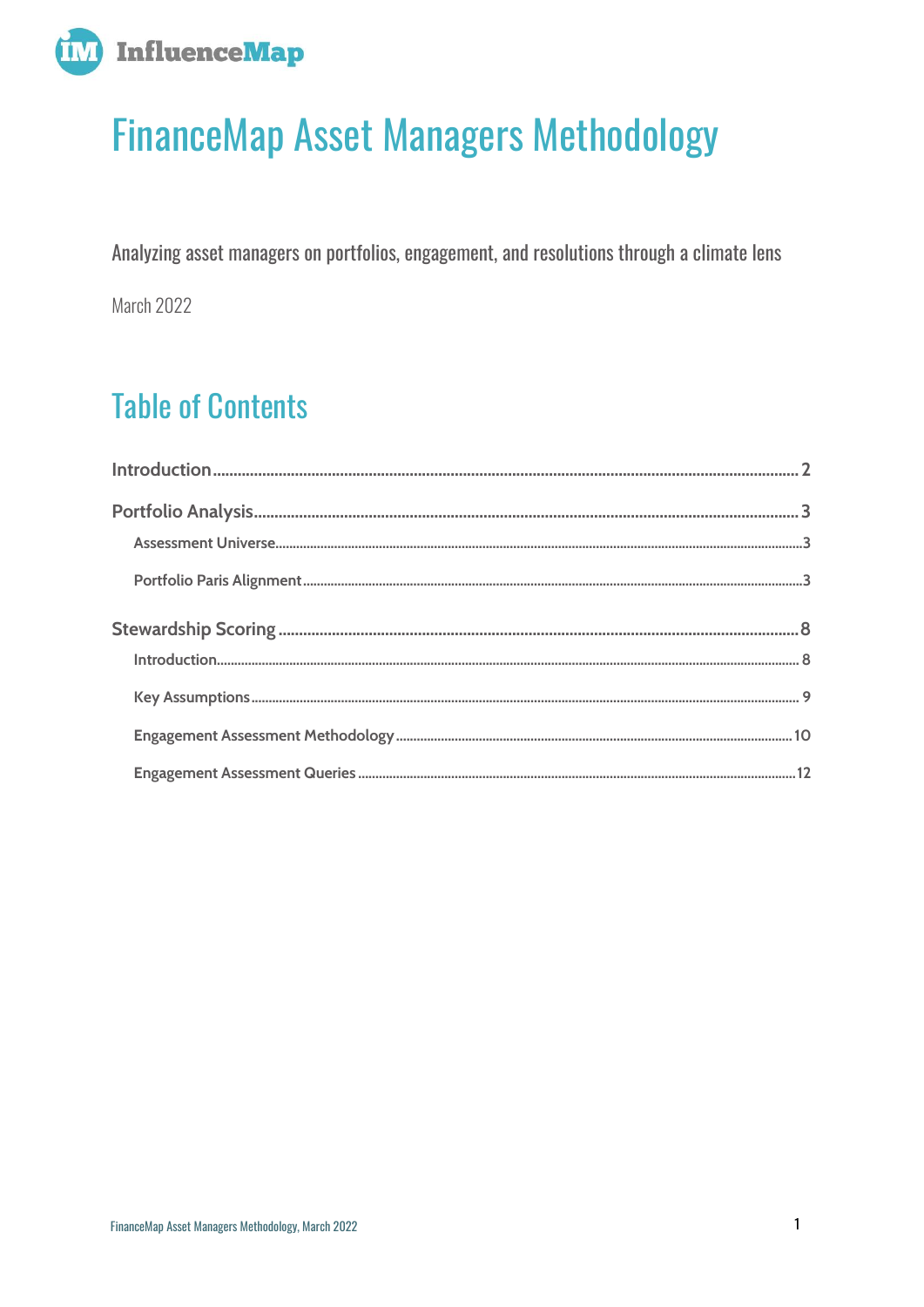

## <span id="page-1-0"></span>Introduction

The IPCC's October 2018 *[Special Report on Global Warming of 1.5](https://www.ipcc.ch/sr15/) °C* laid out the urgent need to transition the global energy mix and, in particular, speed up the introduction of renewable and transport electrification technologies. However, according to the UN, national climate pledges combined with other mitigation measures currently put the world on track for a global temperature rise of 2.7 °C by 2100*<sup>1</sup>* , and governments worldwide are lagging on introducing meaningful and binding climate policy designed to drive the energy transition. As a result, increasing attention has recently turned to the financial sector to drive meaningful progress on climate.

While there are efforts underway (notably at the EU level) to codify climate-related issues into financial regulation, climate change action within finance is currently largely focused on voluntary, non-binding initiatives. As a result, there is a need from a range of stakeholders for an independent assessment of how the world's leading financial institutions are performing on climate change.

FinanceMap provides a platform that looks at the asset management sector through a climate lens, examining portfolios, investor-engagement processes, and shareholder resolutions. The twin objectives of this platform are (i) to allow asset owners and other key stakeholders insights into how the asset management sector is performing on climate change and (ii) to drive improvement within the sector itself by providing benchmarking information.

This document summarizes FinanceMap's methodology for assessing the performance of asset managers on climate change. This assessment is largely divided into two streams, (i) portfolio analysis and (ii) stewardship scoring, each with its own metrics and methods.

<sup>1</sup> [Emissions Gap Report 2021](https://www.unep.org/resources/emissions-gap-report-2021)*. 26 October 2021. UNEP.*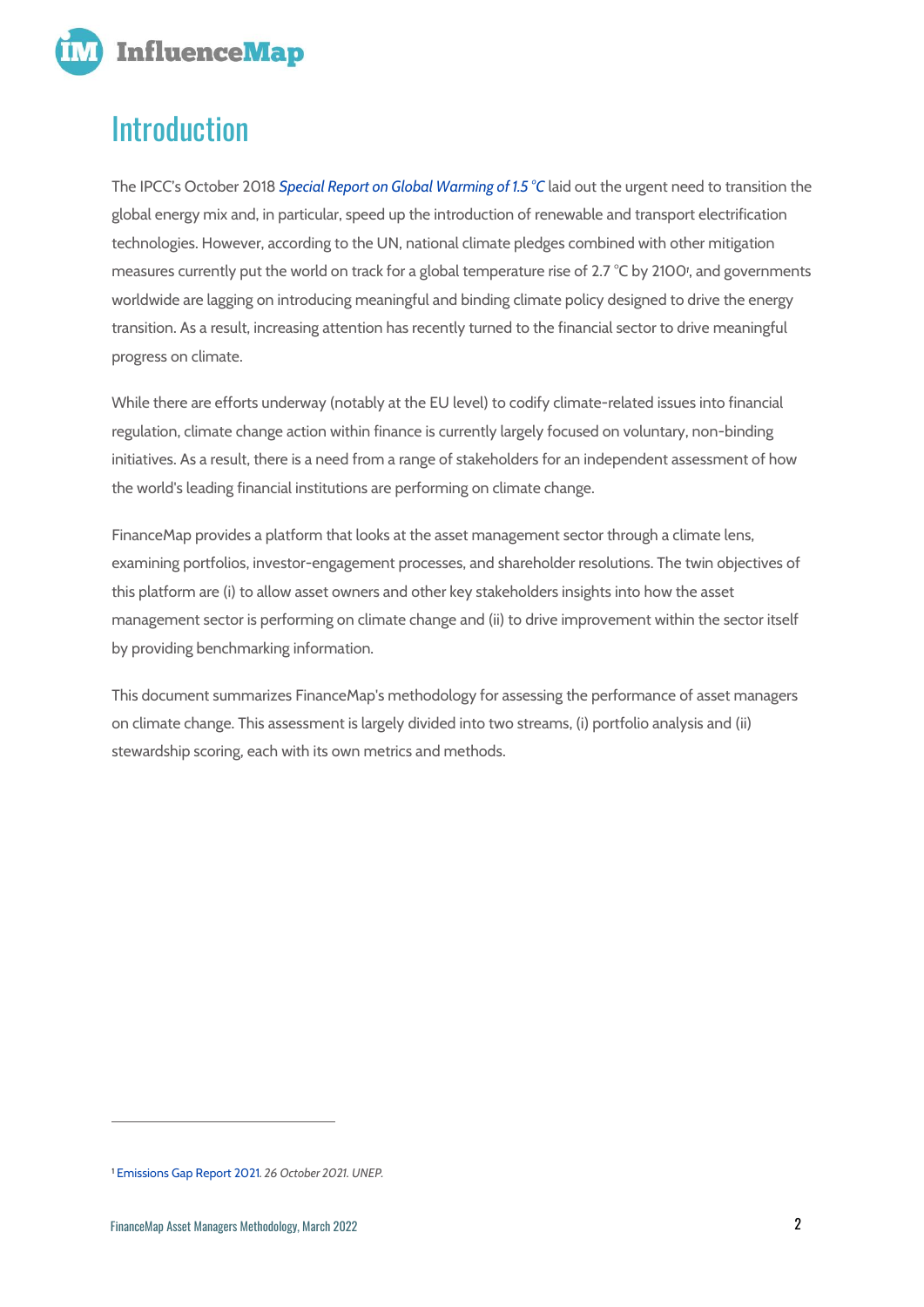

## <span id="page-2-0"></span>Portfolio Analysis

## <span id="page-2-1"></span>**Assessment Universe**

FinanceMap's assessment of asset management portfolios begins at the level of investment funds. Concretely, this research seeks to identify all equity investment funds worldwide with over \$10 million in net asset value (NAV). These funds and their portfolios are allocated to the asset managers which manage them. FinanceMap assesses asset managers at the level of the highest parent financial group, including all subsidiary asset managers under the parent. FinanceMap assesses portfolios both at the level of individual funds as well as at the level of the asset manager. An asset manager's portfolio is defined as the aggregate portfolio of all of its funds' portfolio holdings.

FinanceMap relies on Refinitiv Lipper to identify funds, their asset managers, and their portfolio holdings. Concretely, a list of all equity investment funds which meet the \$10 million NAV threshold is created from the database. Data on the fund manager as well as the fund holdings for each of these funds is then extracted, where available. Depending on the fund, the holdings data dates from the most recent day, month, or quarter end.

In mapping out the asset management sector, FinanceMap identifies approximately 30,000 equity funds managed by over 1,400 asset managers globally.

## <span id="page-2-2"></span>**Portfolio Paris Alignment**

The primary metric used to analyze investment portfolios is the FinanceMap Portfolio Paris Alignment (PA) Score. This metric uses the industry-standard *[Paris Agreement Capital Transition Assessment \(PACTA](https://www.transitionmonitor.com/)*) tool, an open-source methodology designed by *[2DII](https://2degrees-investing.org/)* and expanded upon by FinanceMap, to measure the alignment of a portfolio of companies with the IEA Net Zero Emissions by 2050 Scenario (NZE). For an indepth elaboration of the PACTA methodology, please refer to 2DII's *[PACTA documentation](https://www.transitionmonitor.com/pacta-for-investors/knowledge-hub-background-information/)*. A condensed explanation is given below, followed by the full methodology behind FinanceMap's use of the PACTA outputs to calculate the Portfolio Paris Alignment Score.

## *PACTA*

PACTA is an open-source portfolio alignment methodology developed by 2DII, which calculates the forward-looking alignment of a portfolio of companies with science-based climate scenarios. To do so, PACTA uses physical asset-based data (e.g., automotive production facilities, coal mines, power plants, etc.), created by *[Asset Resolution](https://asset-resolution.com/)*, to estimate the total future production of real-economy companies in climate-relevant sectors. The dataset used contains forward-looking production data for approximately 3,000 public and 29,000 private real-economy organizations across climate-relevant sectors. Comparison of this real-economy production data against prescriptions by Paris-aligned climate scenarios allows for the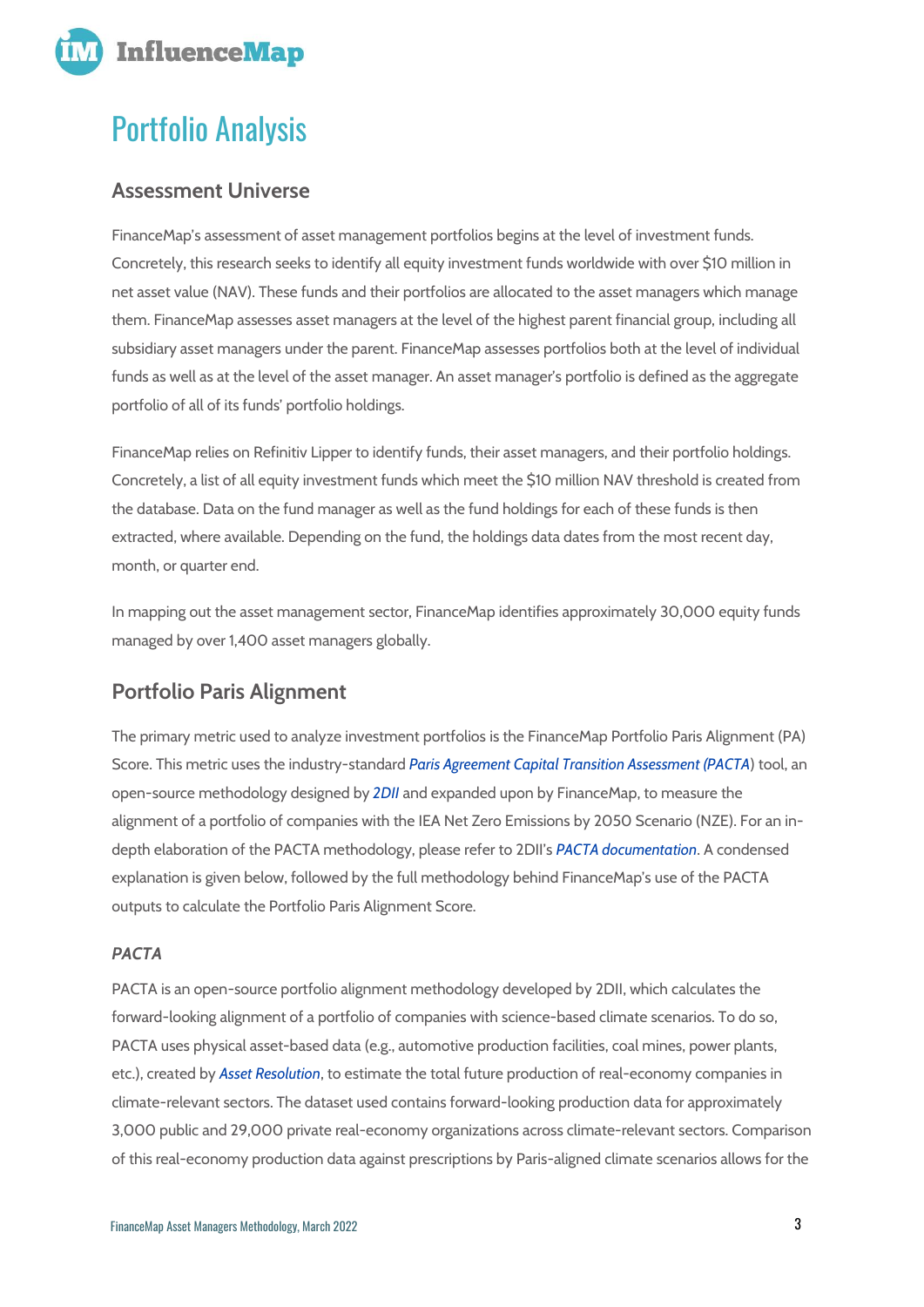

calculation of the Paris Alignment of companies and portfolios. FinanceMap uses the *[IEA Net Zero Emissions](https://www.iea.org/reports/world-energy-model/net-zero-emissions-by-2050-scenario-nze)  by [2050 Scenario \(NZE\)](https://www.iea.org/reports/world-energy-model/net-zero-emissions-by-2050-scenario-nze)* in its application of PACTA.

Currently, FinanceMap uses PACTA analysis for four climate-relevant sectors: automotive, upstream oil and gas production, coal mining, and electric power. The Asset Resolution forward-looking production data at company level is split into different 'technologies', i.e., types of output, within these sectors. For a specific real-economy company, the data forecasts the number of units which the company will produce in each technology in each year. The following table shows the different production technologies analyzed within each sector.

| Sector                                                                           | Unit of Production            | Technology                       |  |  |
|----------------------------------------------------------------------------------|-------------------------------|----------------------------------|--|--|
| Automotive                                                                       | Light-duty vehicles per year  | Electric                         |  |  |
|                                                                                  |                               | Hybrid                           |  |  |
|                                                                                  |                               | Internal Combustion Engine (ICE) |  |  |
| <b>Coal Mining</b>                                                               | Tonnes of coal mined per year | Coal                             |  |  |
| Oil & Gas<br>Barrels of oil equivalent (BOE)<br>Production<br>extracted per year |                               | Oil                              |  |  |
|                                                                                  |                               | Gas                              |  |  |
| <b>Electric Power</b>                                                            | MW installed capacity         | Coal-Fired                       |  |  |
|                                                                                  |                               | Gas-Fired                        |  |  |
|                                                                                  |                               | Hydropower                       |  |  |
|                                                                                  |                               | Nuclear                          |  |  |
|                                                                                  |                               | Oil-Fired                        |  |  |
|                                                                                  |                               | Renewables                       |  |  |

Table 7. PACTA production technologies by sector.

The IEA NZE, meanwhile, sets out a pathway with a 50% chance of limiting global warming to 1.5° C by 2100. This pathway consists of roadmaps for the different sectors, prescribing production targets for the different technologies within a sector for every year between now and 2050. PACTA translates these sector-level targets to company-specific targets, allowing the calculation of the gap between a company's forecasted operations and its target under the Paris-aligned NZE.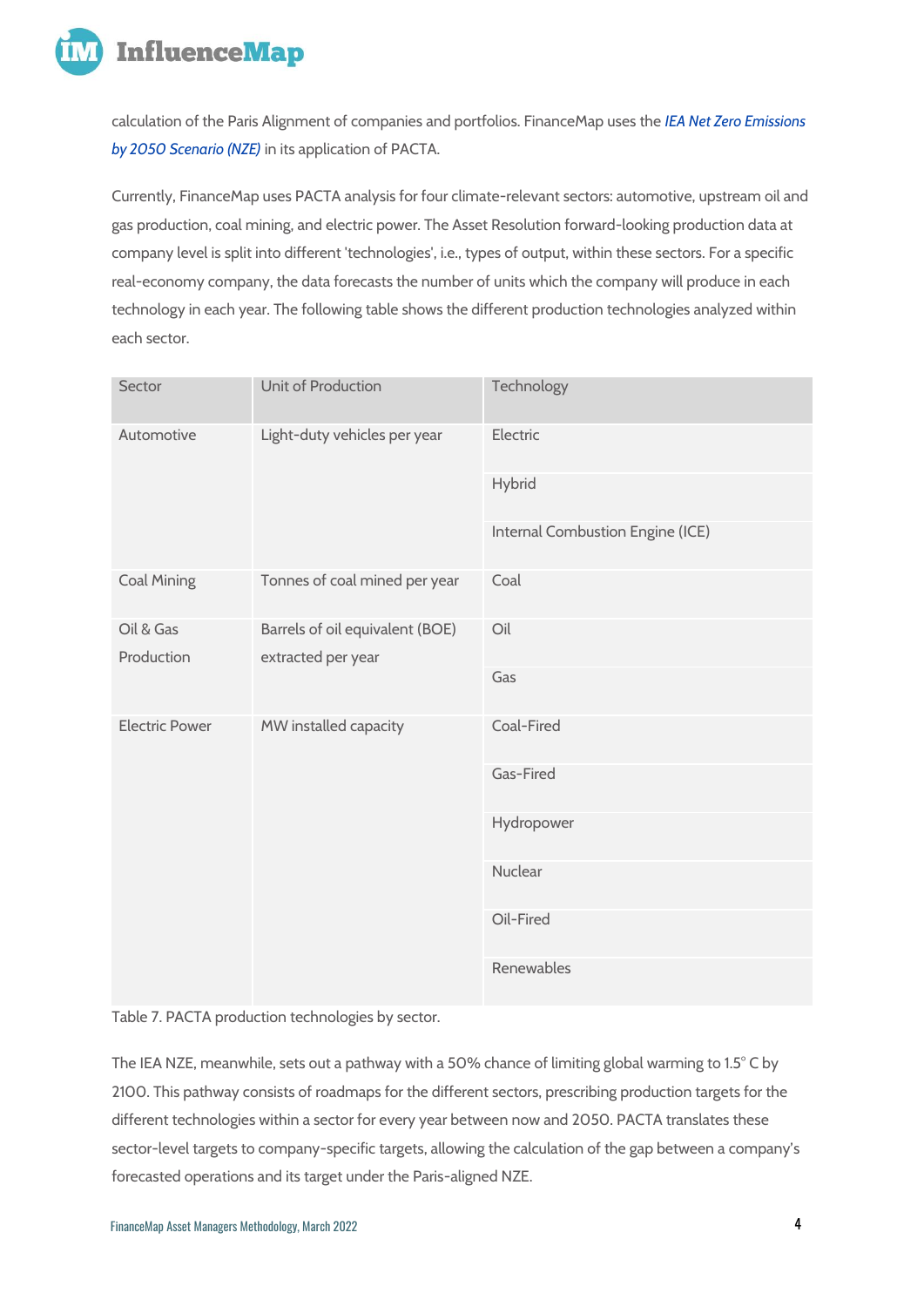

The following section explains how PACTA calculates technology-level Paris Alignment scores for a portfolio based on the forward-looking data of its portfolio companies. Subsequently, top-line Paris Alignment scores are calculated by FinanceMap at the sector and the overall portfolio level.

#### *Technology Paris Alignment Scores*

In order to calculate the Paris Alignment of a portfolio for a certain technology within a given sector, PACTA first allocates the real-economy activities of the portfolio's holding companies to the portfolio. Concretely, the technology production of each company is allocated to the portfolio proportionately to its equity ownership of the company. For example, if a portfolio has shareholdings in Car Company A, amounting to 5% of the total shares outstanding of this company, then 5% of Car Company A's forward-looking production in internal combustion engine vehicles, electric vehicles, and hybrids is allocated to the portfolio.

By summing the portfolio-allocated production over all the companies in a portfolio, the methodology obtains the portfolio's total owned forward-looking production in each technology in each sector. The same allocation and summing process is applied to the companies' NZE targets, giving a Paris-aligned target for the portfolio in each technology. Calculating the relative difference between the portfolio's total owned production in a technology and the portfolio's NZE target over a five-year timeframe gives the Paris Alignment score at technology level. Note that the score is calculated such that overshooting the target gives a positive score for green technologies but a negative score for polluting technologies.

Thus, for a green technology  $i$ ,

$$
A_i^{tech} = \frac{P_{t=5}^{tech, portfolio}}{P_{t=5}^{tech, NZE}} - 1
$$

and for a polluting technology  $j$ ,

$$
A_j^{tech} = (-1) * \left( \frac{P_{t=5}^{tech, portfolio}}{P_{t=5}^{tech, NZE}} - 1 \right)
$$

Where  $A^{tech}_i$  is the Technology Paris Alignment Score for technology  $i$ ,  $P^{tech, portfolio}_{t=5}$  is the portfolio's total owned production in the technology in 5 years' time, and  $P_{t=5}^{tech, NZE}$  is the portfolio's IEA NZE target for the technology for the same timeframe.

Therefore, in this scoring method, a 0% alignment score indicates that the portfolio is aligned with the NZE. Simply put, the companies in the portfolio are (in allocated aggregate) forecast to produce an amount corresponding to the NZE scenario target. A negative score indicates that the portfolio is involved in too much polluting or too little green production compared to the NZE. A positive score shows that the portfolio is involved in less polluting or more green production than the NZE prescribes.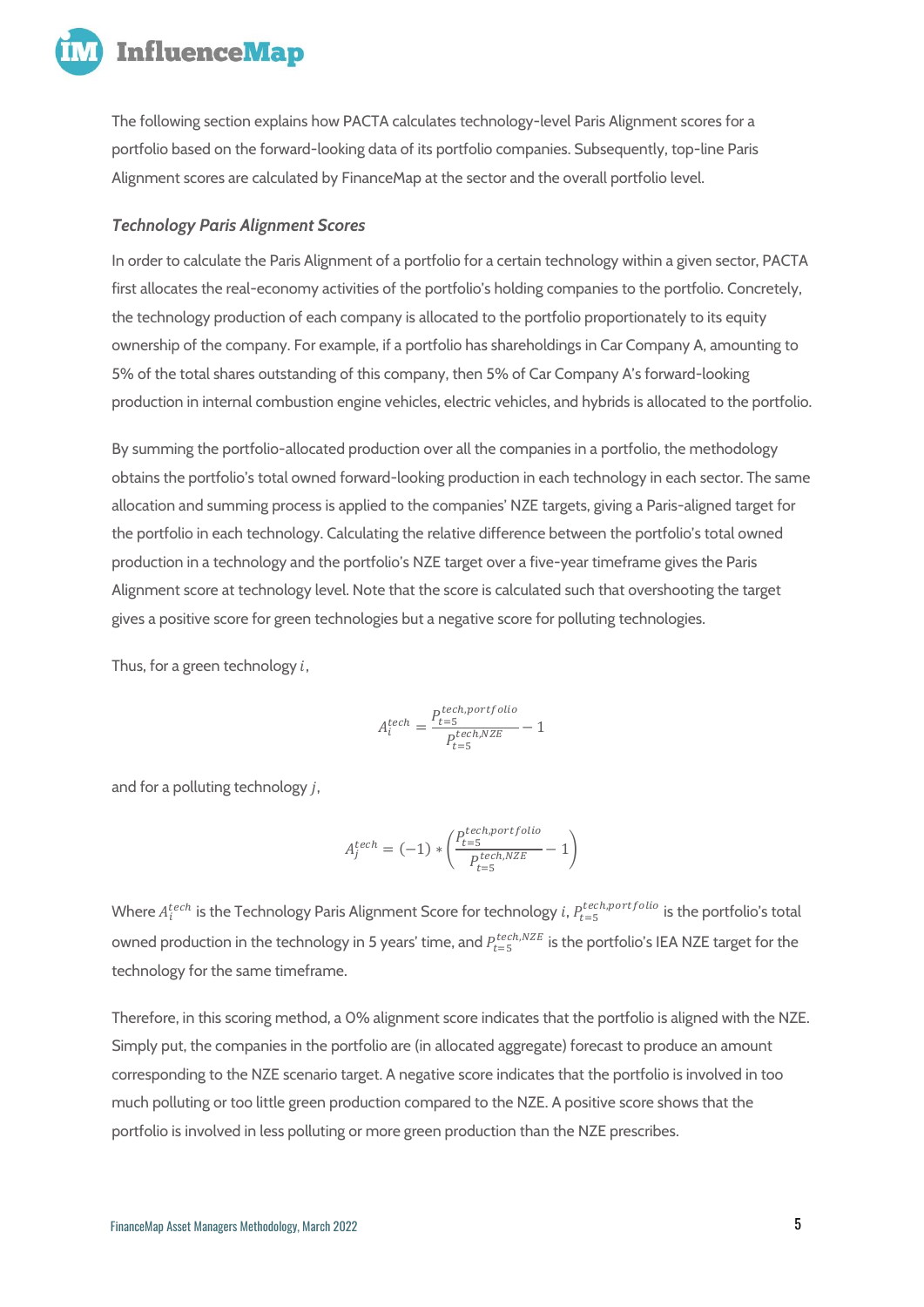

Technology Paris Alignment scores are artificially capped at +100% and -100%, in order to avoid imbalance between the possible range of positive and negative PA scores. For example, for green technologies, a portfolio which owns zero actual production but has a non-zero scenario target would receive a score of -100%. However, very high numbers for actual green production with very low scenario targets could technically lead to infinitely high PA scores. The opposite is true for polluting technologies, where portfolios could have infinite negative alignment while being limited to +100% positive alignment.

## *Sector Paris Alignment Scores*

To arrive at the Sector-level PA score, the PA scores for each technology within a sector are combined using a weighted average. The weighting used is a product of two factors:

- Portfolio technology share ( $W_i^{TS}$ ): This weighting is calculated by finding the fraction of production each technology has within its sector in the portfolio aggregate in 5 years' time. This is used to gauge the technologies' relative importance in the companies held by the portfolio.
- $\blacksquare$  Technology production change in NZE  $(W^{TE}_i)$ : Within a sector, each technology makes a different relative contribution to global emissions or emissions reduction. Consequently, changes in the use of some technologies (e.g., coal-fired power and renewable energy) are more crucial than others (e.g., oilfired power) for meeting the NZE pathway. To reflect this, each technology in a sector is weighted based on the extent to which its production must change between 2020 and 2030 in the NZE. The result is that in addition to weighting the individual technology alignments on the basis of portfolio exposure, the Sector Paris Alignment Score also accurately captures the variable importance of different technologies to the global energy transition.

Thus, the Sector Paris Alignment Score  $A_k^{sector}$  for sector  $k$  is calculated as

$$
A_k^{sector} = \frac{\sum_i W_i^{TS} \cdot W_i^{TE} \cdot A_i^{tech}}{\sum_j W_j^{TS} \cdot W_j^{TE}}
$$

with  $i$  and  $j$  indices for technologies within the given sector  $k$  and the other variables defined as in the aforementioned.

## *Portfolio Paris Alignment Scores*

The calculation of the overall Portfolio Paris Alignment score from the Sector Paris Alignment scores closely mirrors that of the Technology to Sector Paris Alignment calculation. The Portfolio PA score is a weighted average of the Sector PA scores, with weightings reflecting portfolio value exposed to a given sector and the sector's importance to the emissions transition. This represents a minor variation on the calculation used to aggregate to the sector level. The two factors in each weighting are:

 $\blacksquare$  Financial exposure to sector ( $W_j^{SV}$ ): Unlike weighting different technologies within a sector, between sectors there are entirely different production types (e.g., MW of capacity, tons of coal produced),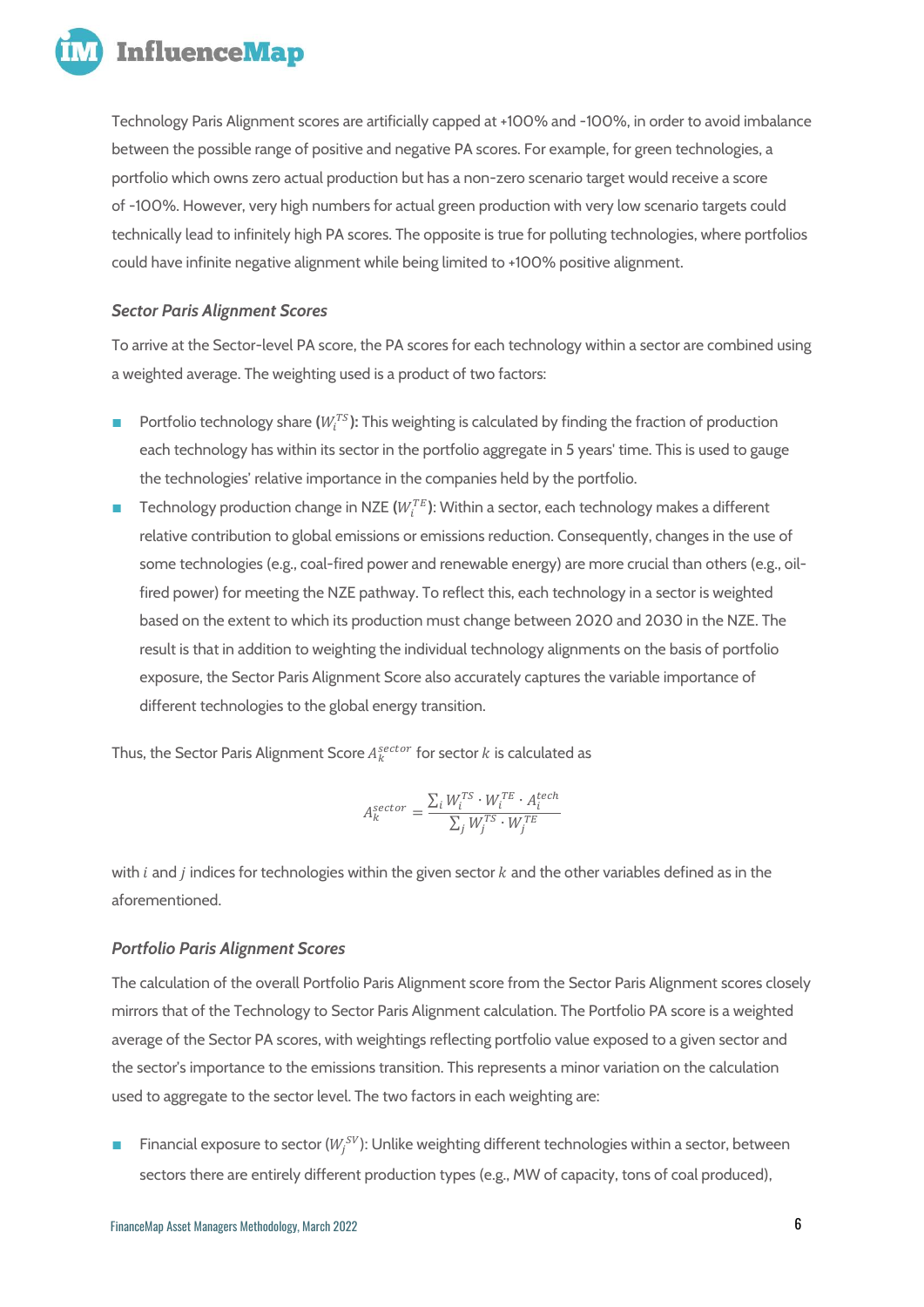

which renders a weighting based on absolute production meaningless. As a proxy, the relative portfolio value exposed to that sector is used. Note that in this calculation only those companies for which the sector at hand is the company's *primary sector of operations* are counted, in order to avoid doublecounting, as well as to prevent highly valuable companies with negligible production in a sector from skewing the weighting (e.g., Apple and Amazon have very small holdings in power generation assets).

■ Sector emissions change in NZE ( $W_j^{SE}$ ): Similar to the explanation above for technologies, different sectors will need to make different relative contributions to global emissions or emissions reductions over the coming decades. To reflect this, each sector is weighted based on the extent to which its emissions must *change* between 2020 and 2030 as outlined in the NZE.

Thus, the Portfolio Paris Alignment Score A<sup>portfolio</sup> is calculated as

$$
A^{portfolio} = \frac{\sum_{k} W_{k}^{SV} \cdot W_{k}^{SE} \cdot A_{k}^{sector}}{\sum_{l} W_{l}^{SV} \cdot W_{l}^{SE}}
$$

with  $k$  and  $l$  sector indices and the other variables defined as in the aforementioned.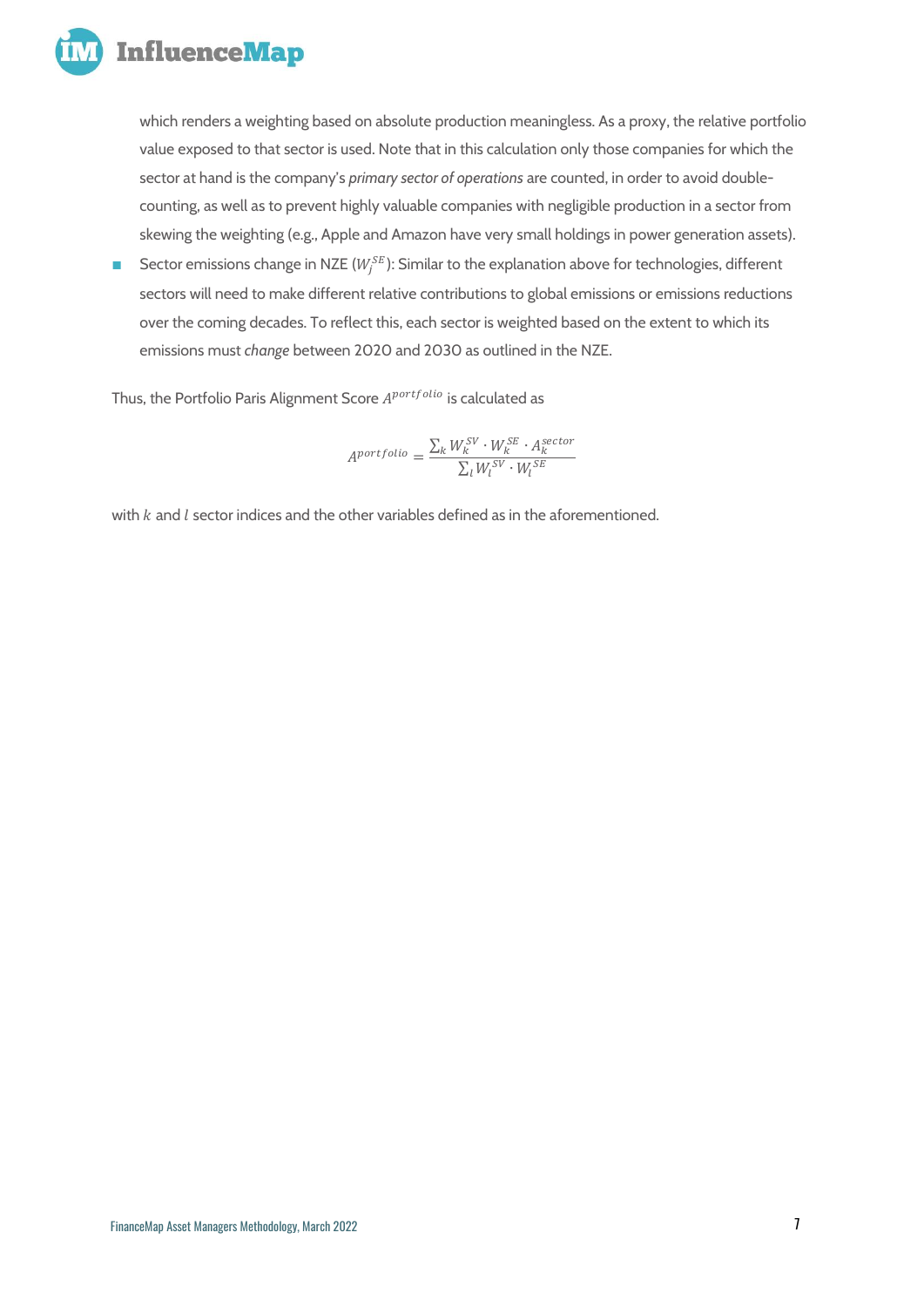

## <span id="page-7-0"></span>Stewardship Scoring

## <span id="page-7-1"></span>**Introduction**

Stewardship, considered here as the combination of investor-company engagement and investor voting at shareholder meetings, has become an increasingly important lever of change in the climate finance space. Alongside this, it is a growing source of value in the marketing of portfolios by asset managers keen to differentiate their offerings. There has also been a rise in investor collaboration and strategic company targeting in company engagements on climate through the *[Climate Action 100+](http://www.climateaction100.org/)* (CA100). This collaborative investor-company engagement initiative was established in December 2017 (now with over 615 institutional investors with US \$55 Tn under management) has three asks of the targeted 167 companies, representing the most climate-important listed corporations in the world.

- Improve governance of climate risks/opportunities,
- $\blacksquare$  Reduce greenhouse gas emissions across the value chain, consistent with limiting global average warming to well below 2C,
- Provide enhanced disclosure aligned with the TCFD process.

The CA100 tracks indicators to measure the factors above including emissions targets, decarbonisation strategy, capital allocation, lobbying on climate policy and board-level oversight of climate by the company. Given the prominence of the CA100 currently within the climate stewardship process, it is expected that asset managers should demonstrate contact with these indicators in their corporate engagement processes.

Despite this importance being placed on the investor-company engagement process, there is a dearth of publicly available, objective metrics to judge the quality of this process both generally and with respect to climate. FinanceMap's methodology to measure investor stewardship on climate was developed in consultation with several of the world's leading asset managers and uses key aspects of the UK Financial Reporting Council'[s 2020 Stewardship Code.](https://www.frc.org.uk/investors/uk-stewardship-code/2020-uk-stewardship-code-(1)) The Stewardship Code was chosen to benchmark engagement quality as it appears to provide an ambitious framework and detailed definitions available of what constitutes effective engagement, while being aligned with CA100 three asks.

Through this document, the term 'engagement' is used to refer to all private and public investor communications designed to influence the companies they hold shares in.

- Private communications and meetings with corporate management and appointed advisors.
- Questions at the AGM or other company meetings.
- Comments on the company in the media or public fora.
- Activities around shareholder resolutions and director nominations.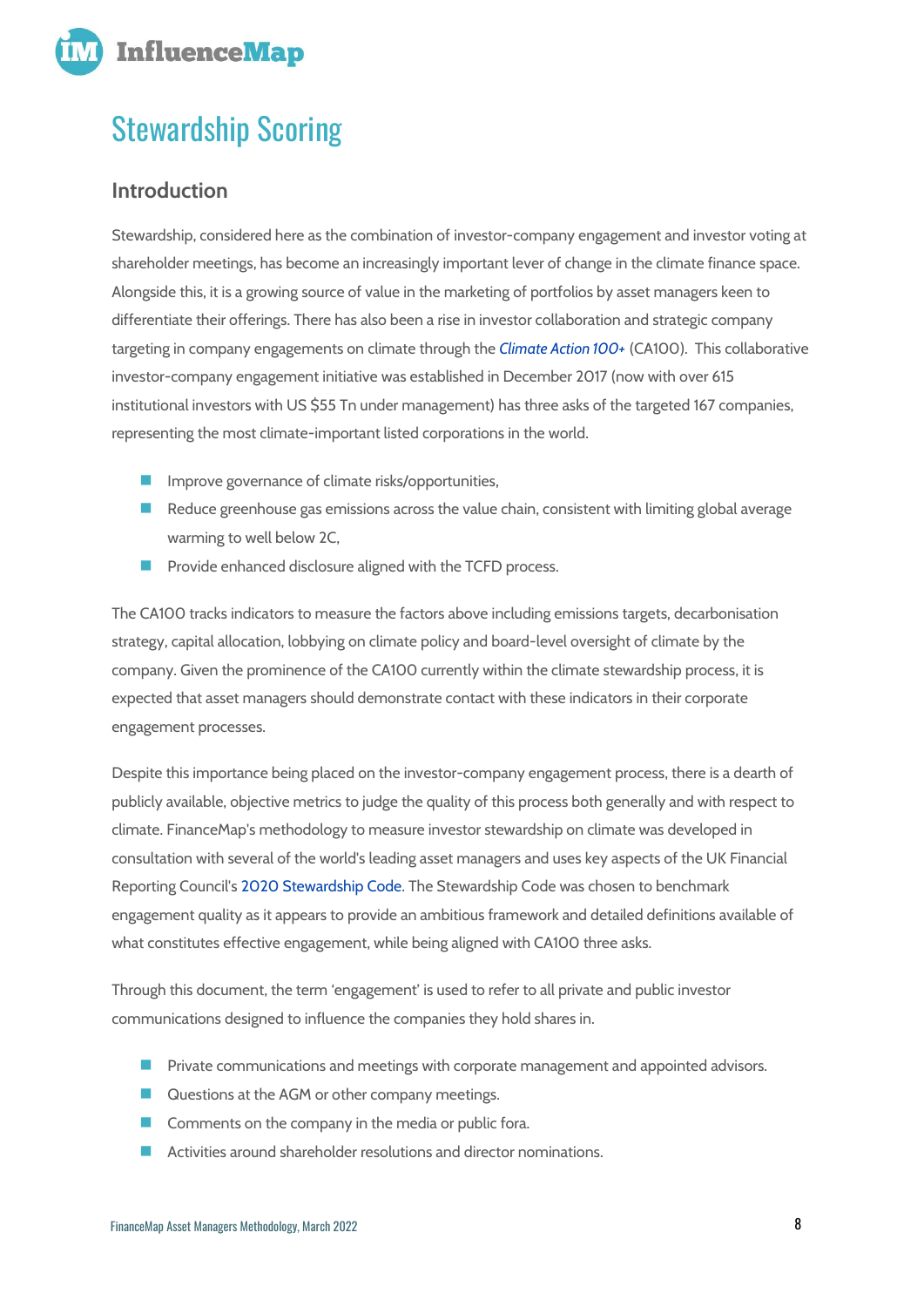

The methodology is designed so that climate resolution voting metrics can be isolated and examined in detail for any particular asset manager, alongside the engagement focused metrics to assess investor stewardship as a whole.

## <span id="page-8-0"></span>**Key Assumptions**

The methodology is based on the following concepts which have been discussed with asset managers, asset owners, and other stakeholders throughout 2019-2021 by the FinanceMap team.

- ◼ **Information limitations:** Investors may be concerned about maintaining relationships with companies they invest in and may disclose little information on private engagements, especially around sensitive topics. This lack of disclosure is an inherent limitation to any engagement assessment methodology.
- ◼ **Applicability of the UK Stewardship Code to the engagement process**. Although asset managers will be subject to different regulatory or voluntary standards across geographies, FinanceMap engagement analysis is benchmarked against the *[UK 2020 Stewardship Code](https://www.frc.org.uk/investors/uk-stewardship-code)* (henceforth Stewardship Code) released in October 2019. The scoring is also consistent with requirements under EU Disclosure Regulation for investors such as *[EU Directive 2017/828.](https://op.europa.eu/en/publication-detail/-/publication/9b871b38-3d20-11e7-a08e-01aa75ed71a1/language-en)* The Stewardship Code was chosen to benchmark the quality of engagement because it provides detailed definitions of what constitutes good engagement. The analysis scores the robustness of asset managers' engagement programs on climate by evaluating their alignment with the principles of the Stewardship Code. However, this should not be taken to mean that the engagement score offers a complete or representative assessment of an investor's *compliance* with the Stewardship Code.
- **Effective engagement on climate**. The Stewardship Code states that "When applying the Principles signatories should "consider […] environmental and social issues, including climate change". The analysis assesses the degree to which engagement on climate constitutes "effective stewardship." The behavior of companies with respect to climate, and by extension, the targets and aims of investor engagement, should be aligned with global political and scientific agreements. In particular, the 2015 *[Paris Agreement](https://unfccc.int/process-and-meetings/the-paris-agreement/the-paris-agreement)*, article 2.1(a) states as its goal: "holding the increase in the global average temperature to well below 2°C above pre-industrial levels and pursuing efforts to limit the temperature increase to 1.5°C above pre-industrial levels." An engagement that follows the recommendations of the IPCC is thus subject to the evolution of the IPCC's science-based recommendations, in particular, the Global Warming of 1.5°C release of November 2018.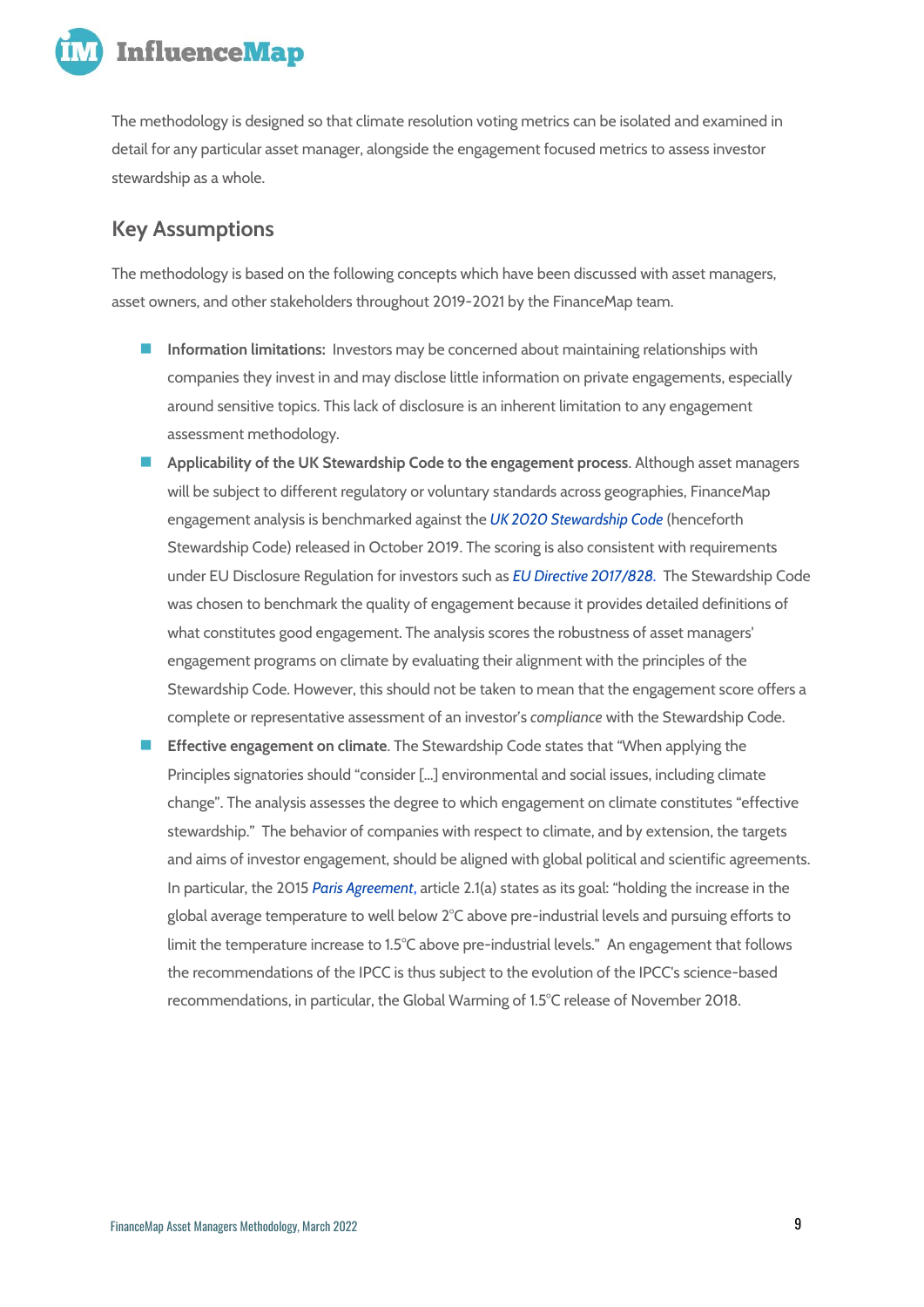

## <span id="page-9-0"></span>**Engagement Assessment Methodology**

The following section outlines the key queries and data sources by which asset managers engagement programs are assessed within a system devised by InfluenceMap in 2019, which breaks down the area being assessed into sub-issues and data sources to generate a matrix structure. FinanceMap applies set criteria for the selection of data sources. Firstly, FinanceMap aims to ensure as much comparable data as possible across organizations to allow for fair scoring. Secondly, FinanceMap draws evidence from credible and public sources (direct company disclosures or respected third party sources).

To break down investor engagement into sub-issues, FinanceMap uses a series of eleven queries that can be applied across all data sources, constructing a matrix of queries (Q1...Q11) against data sources (D1...D4) for each investor. All queries are then weighted against one another in a matrix system to arrive at a final top-level score. Data sources are listed across the top horizontal row, in dark shading. This results in a scoring matrix, with sample scores (five-point scale of -2,-1,0,1,2) or NA (not applicable)/NS (not scored) in the sample matrix below*<sup>2</sup>* .

|                                                   |                                                       |                              | <b>Data Sources</b>           |                                                  |                                        |                         |
|---------------------------------------------------|-------------------------------------------------------|------------------------------|-------------------------------|--------------------------------------------------|----------------------------------------|-------------------------|
| <b>Engagement/Resolution Categories (Queries)</b> |                                                       | <b>Weighting</b><br>of Query | Company<br><b>Disclosures</b> | <b>External</b><br><b>Data</b><br><b>Sources</b> | <b>Financial</b><br><b>Disclosures</b> | Media<br><b>Reports</b> |
| 1                                                 | <b>Engagement Transparency</b>                        | 6%                           | $\overline{2}$                | <b>NS</b>                                        | <b>NA</b>                              | <b>NS</b>               |
| $\overline{2}$                                    | Climate Engagement Framework                          | 9%                           | $\mathbf{1}$                  | <b>NS</b>                                        | <b>NA</b>                              | <b>NS</b>               |
| $\overline{3}$                                    | Milestones for Success                                | 9%                           | $\mathbf{1}$                  | <b>NS</b>                                        | <b>NA</b>                              | <b>NS</b>               |
| $\overline{4}$                                    | <b>Escalation Strategy</b>                            | 9%                           | $\mathbf{1}$                  | <b>NS</b>                                        | <b>NA</b>                              | <b>NS</b>               |
| 5                                                 | <b>Engagement on Paris Aligned Business</b><br>Models | 10%                          | $\overline{2}$                | <b>NS</b>                                        | <b>NA</b>                              | <b>NS</b>               |
| 6                                                 | Engagement on Climate Lobbying                        | 10%                          | $\mathbf{1}$                  | <b>NS</b>                                        | <b>NA</b>                              | $\overline{2}$          |
| $\overline{7}$                                    | Climate Engagement Impact                             | 12%                          | $\mathfrak{D}$                | $\overline{2}$                                   | <b>NA</b>                              | $\mathbf{1}$            |
| 8                                                 | Collaborative Engagement                              | 10%                          | $\overline{2}$                | <b>NS</b>                                        | <b>NA</b>                              | $\overline{2}$          |
| 9                                                 | <b>Resolutions: Voting Transparency</b>               | 6%                           | $\mathbf{1}$                  | <b>NS</b>                                        | <b>NS</b>                              | <b>NS</b>               |

<sup>2</sup> *Please note. The order of queries may vary in the organization profiles on InfuenceMap.org*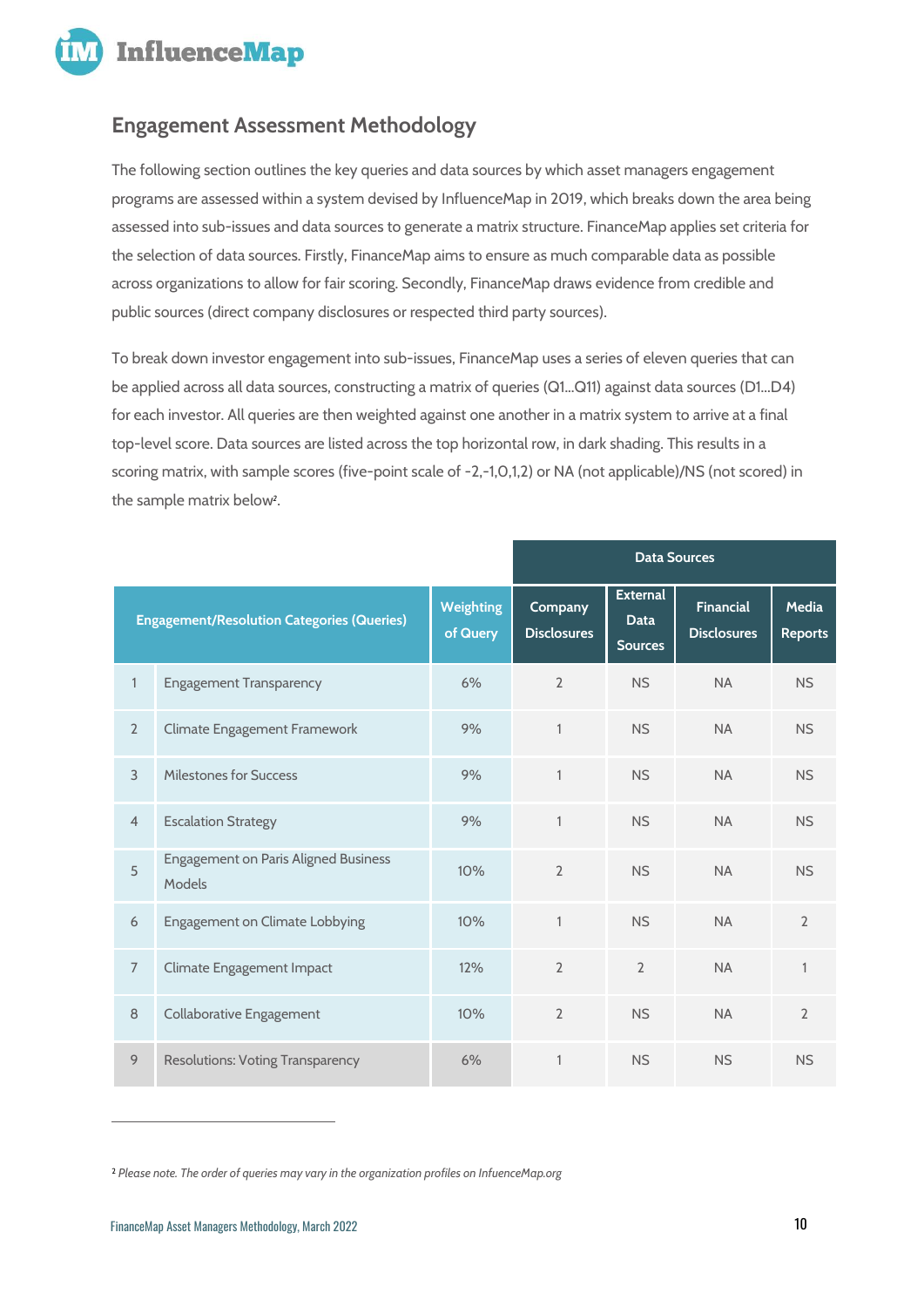

| 10 | Resolutions: Climate-Relevant Voting | 10% | NS |    |  |
|----|--------------------------------------|-----|----|----|--|
|    | Use of Shareholder Authority         | 10% | NS | NS |  |

It is thus possible to score each sub-issue across the various data sources within the cells of the matrix. Pieces of evidence within each cell (e.g., time-stamped webpage PDFs) are assessed and scored by FinanceMap team members according to pre-set criteria for each cell, in a manner so that the score is independent of particular team member i.e. is as objective and consistent as possible. Evidence pieces are scored on a 5-point scale (-2; -1; 0; 1; 2), tagged with date, region, and other useful filters. Each cell, data source, and sub-issue is weighted. An algorithm is applied across the matrix to result in sub-scores for each sub-issue and a total score for the entire matrix. If no evidence is found in a particular cell or the cell is not relevant to the entity being scored (noted as NS or NA) the weighting for that cell is allocated to other cells in the row where there are evidence pieces and scores. Scored evidence in each cell is aggregated across the matrix structure using a range of carefully weighted algorithms. These calculations produce an organizational score metrics to describe the asset manager's engagement program.

■ **Organization Engagement Score** (value of 0-100) A measurement of a company's engagement program with investee companies on climate. Above 86 (graded in increments of 5 between A-, A, A+) indicates strong and consistent engagement to transition companies in line with the Paris Agreement. Between 71-85 (graded B) suggests the asset manager is actively engaging companies to improve their climate performance, although the engagement is not sufficiently firm or clearly in line with the Paris Agreement. Asset managers scored 56-70 (graded C) engage companies on climate, although are not driving clear behavior change i.e., around the companies' business models. Below 55 (graded D) indicates that the asset manager does not appear to engage companies on climate.

The entities currently scored on engagement in FinanceMap are asset management groups, which in the FinanceMap system are the top-level entities representing numerous operating companies, which in turn manage funds - e.g., BlackRock - BlackRock UK Ltd - iShares ETFs. In some cases, the brands and engagement activities of operating companies within financial groups are suitably different to warrant separate analysis. For example, *Allianz* (the financial group) owns the asset manager *Allianz Global Investors*, which manages *Allianz* group assets as well as other clients. *Allianz* also, in May 2000, acquired the subsidiary *PIMCO*, a fixed Income specialist with assets under management of US \$1.9 trillion in 2020. As *Allianz Global Investors* and *PIMCO* have sufficiently distinct policies and behavior towards companies on climate, FinanceMap will analyze each entity separately.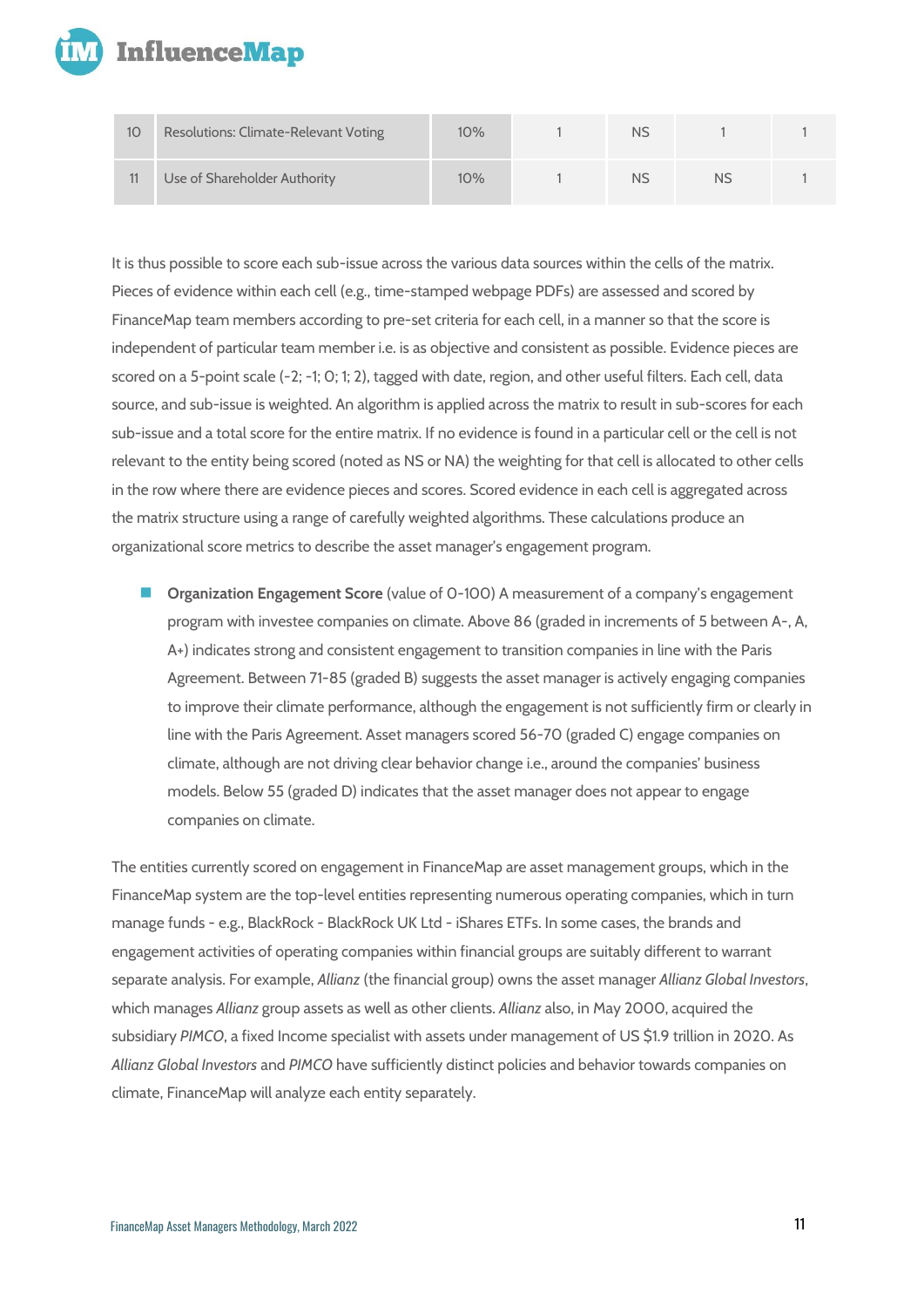

## <span id="page-11-0"></span>**Engagement Assessment Queries**

FinanceMap has a set of queries against which all asset managers are assessed on their corporate engagements around climate change. The following section describes these queries and how asset managers' behavior is scored against them.

## *Q1: Engagement Transparency*

According to EU Directive 2017/828, "institutional investors and asset managers should […] be more transparent as regards their approach to shareholder engagement." For an asset manager to be considered fully transparent within the FinanceMap scoring system, the manager should, for instance, publish the companies they are engaging with alongside an explanation of the issues discussed and the outcomes sought. An equally high transparency score could be obtained by providing detailed case studies of engagements with specific (named) companies across the areas being engaged on. There is no expectation that every engagement merits a case study, as this would be excessive. All disclosures should be freely available on company websites and presented in an accessible format.

## *Q2: Climate Engagement Framework*

The UK's 2020 Stewardship Code Principle 9 expects asset managers to explain "how they have selected and prioritized engagement" & "how they have developed well-informed and precise objectives for engagement with examples". For asset managers to score highly on this query, they should, therefore, have a clear high-level climate change framework that informs what companies they choose to engage with and on what issues to achieve specific results. Legal and General's *[Climate Impact Pledge](https://www.lgim.com/uk/en/insights/our-thinking/market-insights/lgims-climate-impact-pledge-the-results-so-far.html)* offers one example of best practice. This program assesses and engages with 1,000 companies across six sectors on climate performance and provides a structure for all climate-related engagements, ensuring engagements are targeted, accountable and logically consistent.

#### *Q3: Milestones for Success*

Principle 9 of the Stewardship Code, requires investors to disclose how "how engagement has been used to monitor the company; any action or change(s) made by the issuer(s) […] Examples should be balanced and include instances where the desired outcome has not been achieved or is yet to be achieved." Asset Managers are assessed on if engagements are monitored, including if there are processes in place to track specific required outcomes that need to be achieved consecutively or at different time-points, as milestones or success criteria during the engagement. To score highly, companies should have a framework that structures their engagement activities and includes key milestones against which to measure progress and determine whether changes in strategy or an escalation of approach are needed. Hermes Investment Management, *[for example](https://influencemap.org/evidence/-1e6f357e8de3242eec2faa5921dfd6bf)*, has [a propriety milestone system](https://influencemap.org/score/Hermes-Investment-Management-Q4-D1-e7a8fbcc923307db9c9c07d282cdb819) that measures engagement progress depending on each concern and its related objective.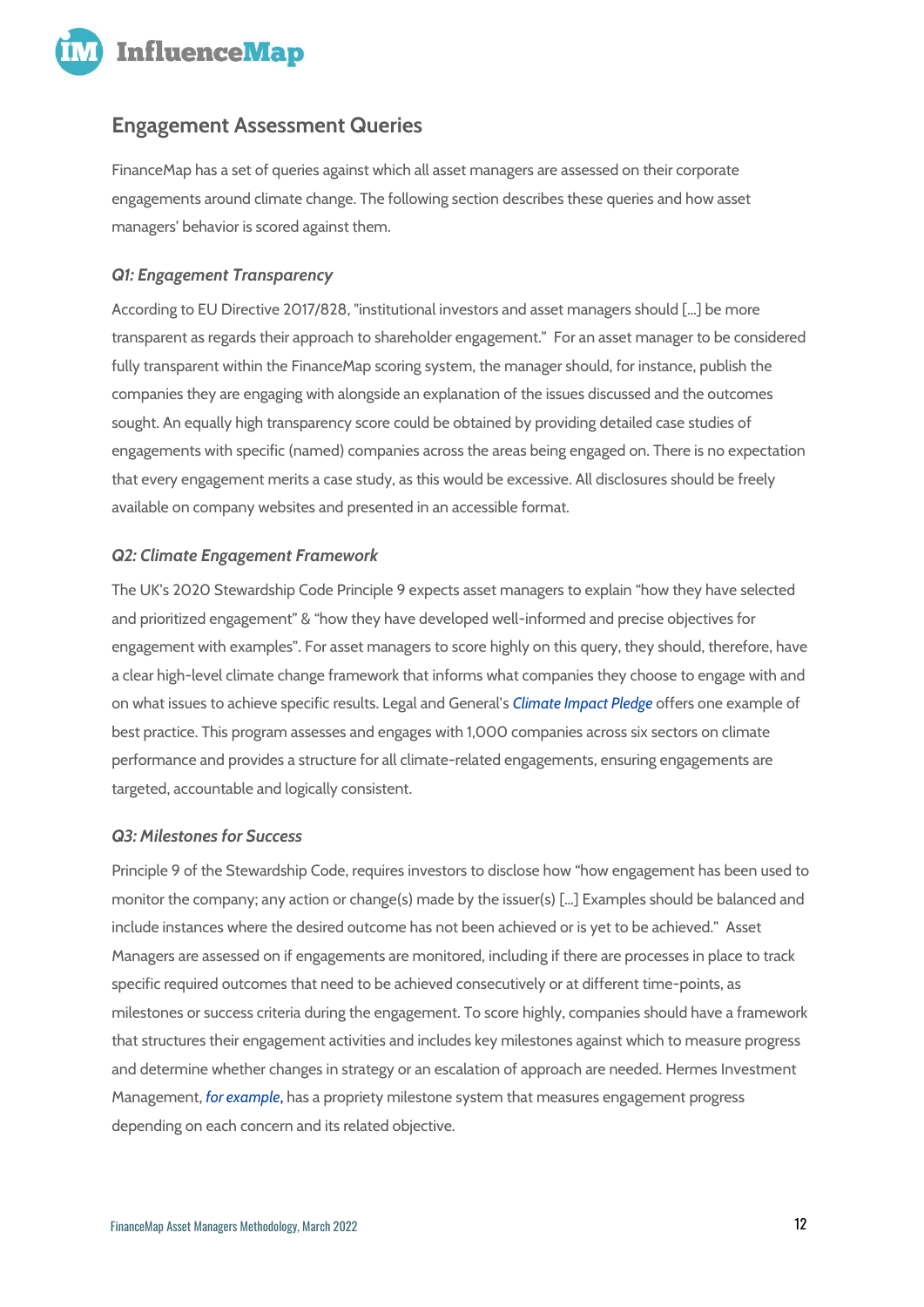

## *Q4: Escalation Strategy*

The Stewardship Code, Principle 11, states that "Signatories, where necessary, escalate stewardship activities to influence issuers [… and explain] how they have selected and prioritized issues, and developed wellinformed objectives for escalation; when they have chosen to escalate their engagement, including the issue(s) and the reasons for their chosen approach, using examples". Consistent with the Stewardship Code, highly scored asset managers should have in place escalation strategies and responses that are deployed in certain situations. When asset managers encounter sufficient disagreement or a lack of progress on engagement, it is essential they have a robust escalation strategy in place to prevent the engagement process from stalling. Escalation actions are key in enabling asset managers to be 'forceful stewards,' without which engagement is an advisory conversation without consequences. Sarasin & Partners*[, for](https://influencemap.org/evidence/Has-a-robust-escalation-strategy-3684f9873c563b06aa7b3e1fffb1410b)  [example](https://influencemap.org/evidence/Has-a-robust-escalation-strategy-3684f9873c563b06aa7b3e1fffb1410b)*, has a particularl[y forceful strategy,](https://influencemap.org/score/Sarasin-Partners-Q5-D1-df6bfca8885948f6bfa384dc7fd8d403) being prepared to: vote against directors, file shareholder resolutions, propose replacement directors, vote against the auditor and/or annual report and accounts, submit formal complaints to regulators, make public statements, and litigate. FinanceMap's methodology does not prescribe a certain response as necessary, nor pass judgment on which type of response is better than another, so long as the response constitutes a meaningful penalty. Simply 'increasing engagement intensity', for example, is considered insufficient.

## *Q5: Engagement on Paris Aligned Business Models*

FinanceMap assesses whether asset managers are engaging companies to transition in line with the Paris Agreement. Climate change already tends to be the primary focus of ESG-related engagements. However, the methodology assesses the extent to which the intent and desired outcomes of engagements are consistent with the IPCC's Special Report on 1.5°C and the Paris Agreement's commitment to limit warming to "well below" 2°C this century. *[For example](https://influencemap.org/evidence/Engaging-companies-to-transition-business-models-in-line-with-the-Paris-Agreement-596e786999a0d8174e6f12b74beda575)* in 2019, Allianz, in coordination with the Net-Zero Asset Owner Alliance, engaged with companies around decarbonizing their business models in line with the 1.5°C commitment. Engagements that promote GHG emission targets that lack sufficient ambition or have no grounding in climate science are considered insufficient for the highest positive scores in the methodology.

#### *Q6: Engagement on Climate Lobbying*

As InfluenceMap has demonstrated through consistent analysis since 2015, corporations remain a primary obstacle to the progress of climate change legislation. Investors have a key role in bringing about corporate behavior change to ensure companies' direct and indirect policy footprints are consistent with the ambition of the Paris Agreement. Asset owners such as the Church of England Pension Board and Sweden's AP7 have led an engagement process requesting that companies publicly audit their influence over climate policy. This type of activity, or, for example, engagements to prevent a company opposing specific legislative strands, would receive the highest score.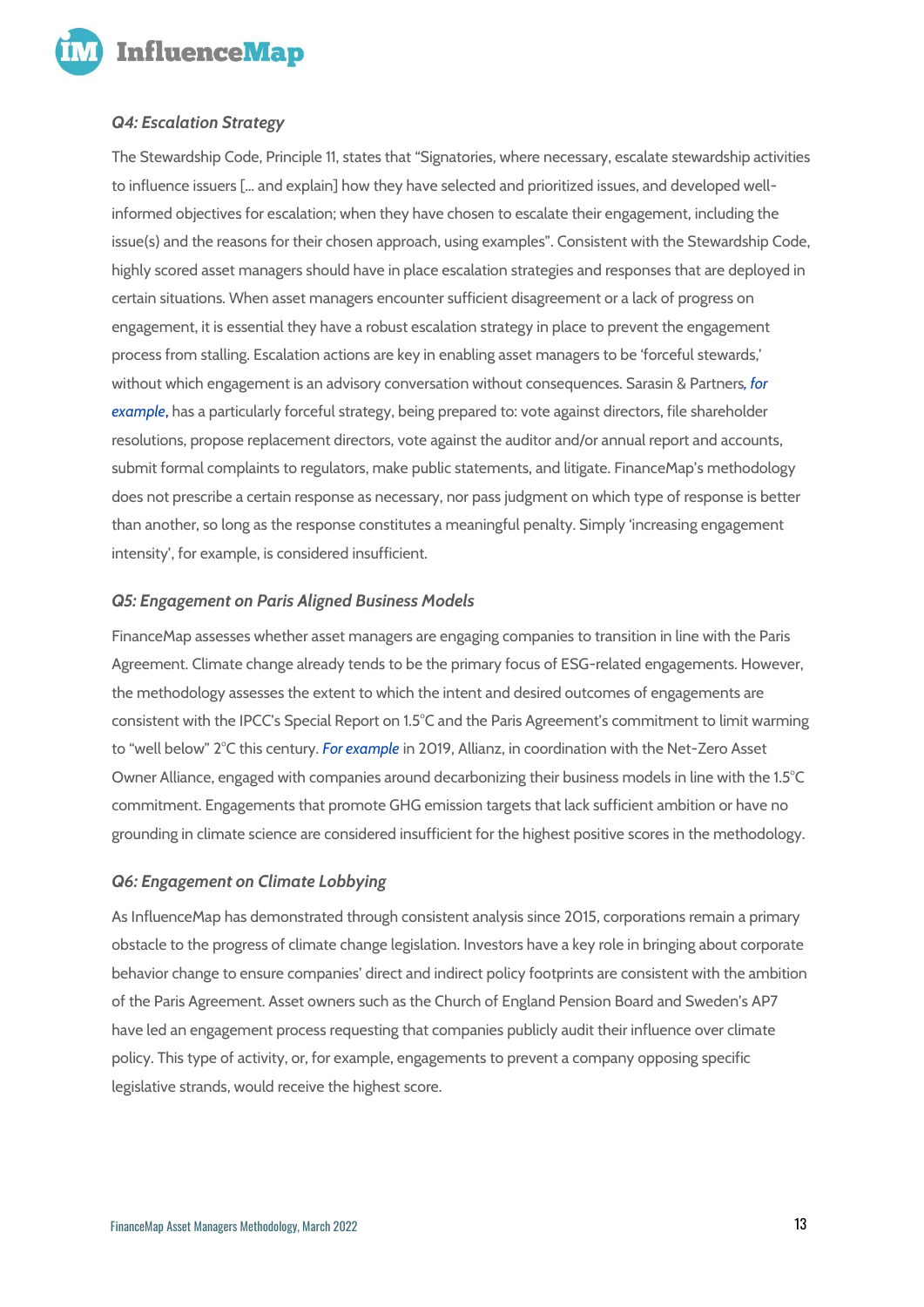**InfluenceMap** 

## *Q7: Climate Engagement Impact*

This query aims to determine the extent to which there has been some impact or materiality as a consequence of asset managers' engagements. For instance, asset managers would score highly if they have been individually or collectively engaging on an issue where there has been significant observable progress. All asset managers that are observably active within the Climate Action 100+ engagement initiative would receive points for the success of the program as a whole. However, to receive the maximum score there would have to be some evidence of causality or additionality specifically related to the engagement: in other words, evidence that the investor drove a particular outcome. This would include being the lead or co-lead filer of a resolution that appears to have caused the intended change. An investor assigned as the lead engager on a CA100+ company that has materially changed its behavior would also receive full points.

#### *Q8: Collaborative Engagement*

Principle 10 of the Stewardship Code states that "Signatories, where necessary, participate in collaborative engagement to influence issuers." Collaborative investor engagement around climate has become increasingly common and important in recent years. The Climate Action 100+ (CA100+) coalition, for example, represents 615 investors with US \$55 trillion in assets under management, and over a five-year time-period intends to transition 167 of the most significant companies on climate. To score highly on this query asset managers need to be material contributors to collective engagement efforts to transition companies in line with the Paris Agreement. *[For example](https://influencemap.org/evidence/-34f35f06108fc36dcb2c8b7998106399)*, Federated Hermes, which is the CA100+ lead or co-lead engager on 27 companies, would score highly. Accepting that not all asset managers have the resources or authority to lead collaborative engagements, our scoring will assess whether there has been a material contribution to the collaboration and/or an engagement.

#### *Q9: Resolutions: Voting Transparency*

The UK's 2020 Stewardship Code Principle 12, states that, for listed equity assets, investors should "provide a link to their voting records, including votes withheld if applicable; explain their rationale for some or all voting decisions, particularly where: there was a vote against the board; there were votes against shareholder resolutions; a vote was withheld; the vote was not in line with voting policy." Subsequently, the highest scores we award are to asset managers that publish their voting records on their website annually (or more frequently) and disclose their voting rationale in line with the Stewardship Code. All disclosures should be freely available on company websites and presented in an accessible format. Sarasin and Partners, *[for example](https://influencemap.org/score/Sarasin-Partners-Q2-D1-5d8c1660601dccad2c93afba64ddc231)*, has a dedicated webpage providing annual voting records with justifications for voting decisions disclosed in downloadable excel sheets. Consistent with the Stewardship Code, to score highly it is not necessary for the voting rationale to be provided for routine votes such as the appointment of auditors, and accounts, etc.